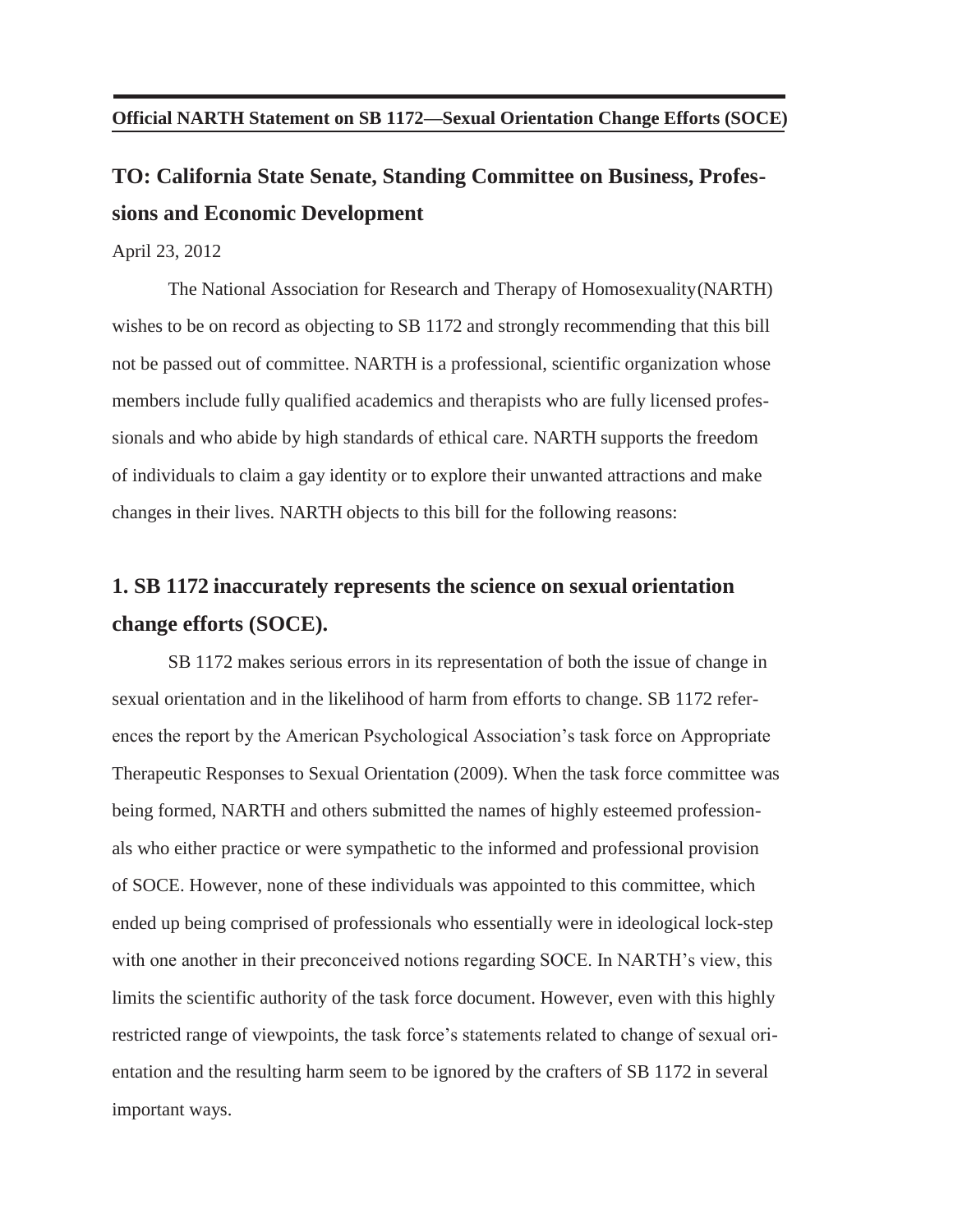First, SB 1172 presents the issues of change and harm in a partisan manner. In Section 1(c) (and again in Section 865.1[b]), the bill states that "there is no evidence that any type of psychotherapy can change a person's sexual orientation." The task force report, however, actually "concluded that there is little in the way of credible evidence that could clarify whether SOCE does or does not work in changing same-sex attractions" (p. 28). Absence of conclusive evidence of effectiveness is not logically equivalent to positive evidence of ineffectiveness. A more accurate statement regarding SOCE's effectiveness based on the task force report would include a statement that there is also not sufficient scientific evidence to conclude that SOCE is not effective and that in the end, the current research allows the sole conclusion that "we simply do not know." We would submit that this omission seriously misrepresents the science on SOCE as presented in SB 1172.

Second, regarding the issue of harm, SB 1172 states that SOCE "may cause serious and lasting harms" (as amended in April 16, 2012 version, section 1 c).<sup>1</sup> While we have no doubt that harm can occur in SOCE—as it can occur in any form of psychotherapy—the task force report's statements about harm rely heavily on a study by Shidlo and Schroeder (2002). The authors of this study make clear what the task force report failed to mention and what SB 1172 therefore neglected: "The data presented in this study do not provide information on the incidence and prevalence of failure, success, harm, help, or ethical violations in conversion therapy" (p. 250). Again, we can say with confidence that some SOCE clients report harm and others report benefit, and we do not know from the scientific literature how often either outcome occurs. To present the issue of harm as done in SB 1172 constitutes a clear failure to provide necessary context and therefore creates an unfair characterization of SOCE.

NARTH believes that the task force employed unrealistically stringent methodological standards in dismissing the research on SOCE in order to make the blanket

<sup>1</sup>Section 1 (n) of the 09/05/12 and final version of the law mentions California "protecting its minors against exposure to serious harms caused by sexual orientation change efforts."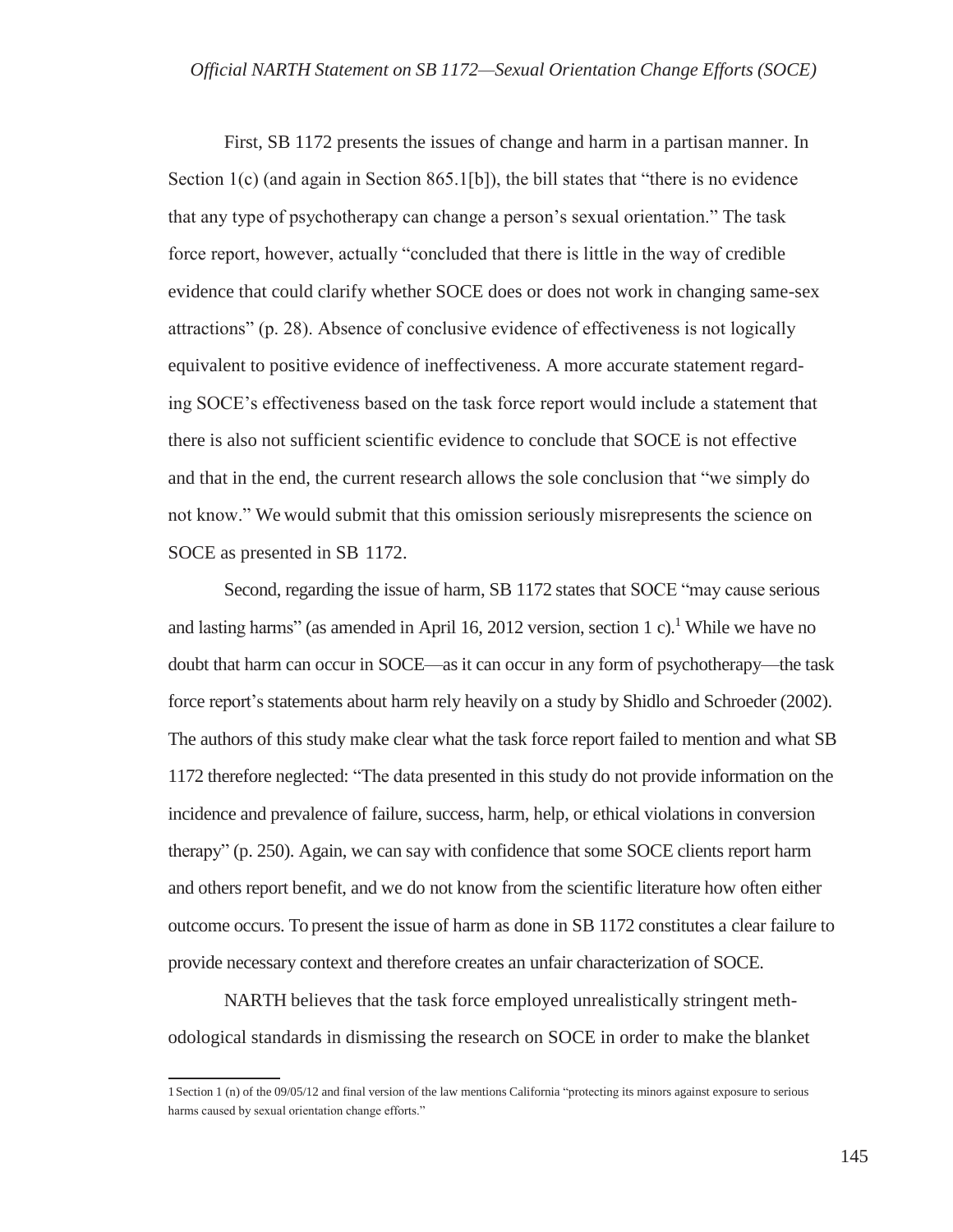conclusion that it is not effective. By these standards, it is quite conceivable that other approaches to psychotherapy currently in practice could be considered ineffective and potentially harmful. Does the committee really wish to become an arbitrator of psychotherapeutic approaches? We would further note that, to its credit, the task force also acknowledged that the gay-affirmative therapeutic approach "has not been evaluated for safety and efficacy" (p. 91) and that research meeting its methodological standards is still needed to establish this. Based on such considerations, we believe it is inappropriate for SB 1172 to single out SOCE for questioning on the grounds of efficacy.

# **2. SB 1172 would restrict the rights of parents to determine the appropriate psychological care for their minor child and would hinder the ability of adult clients to make informed choices regarding their preferred therapeutic approach.**

SB 1172 frequently mentions the necessity for informed consent in clients' pursuit of SOCE. NARTH fully affirms the need for informed consent that provides accurate scientific information leading to autonomous choices by clients regarding the nature of their psychological care. Unfortunately, the informed consent mandated by SB 1172 in Section 865.1(b) of the bill repeats the inaccuracies we noted above concerning what science can currently tell us about SOCE. This incomplete and therefore inaccurate portrayal of the science seems likely to bias consumers against SOCE in a manner not warranted by the relevant literature and may therefore hinder the exercise of free trade within the profession.

NARTH finds particularly egregious the complete ban SB 1172 would place on the availability of SOCE to minors and the accompanying restrictions on parental rights. We affirm that no minor should be subject to a form of psychological care that the minor or his/her legal guardians do not wish to pursue and that great care must be undertaken by mental health professionals providing SOCE to assure that client freedom and autonomy is respected with minors. However, we need to point out that the great majority of co-

146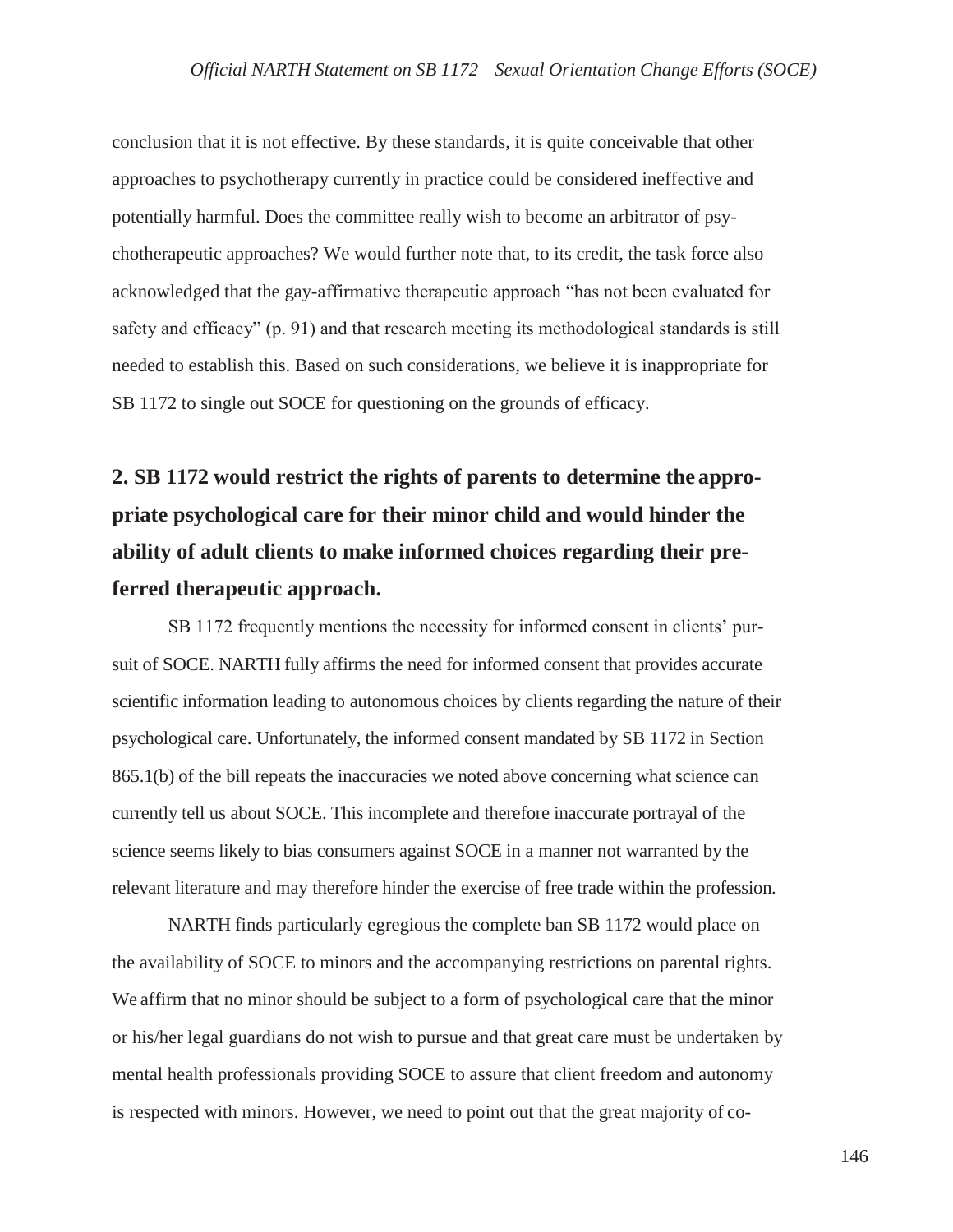ercive experiences of minors purported to have occurred in SOCE—which are almost exclusively anecdotal in nature—took place in religiously based programs with pastoral providers who do not fall under the jurisdiction of this bill. In addition, mechanisms already exist within licensing boards and professional mental health organizations to address unethical behavior or malpractice by licensed clinicians.It is curious to us that the impediments and prohibitions SB 1172 places on consumers of SOCE far exceed the cautions already put into place by the relevant professional associations, which again brings into question the objectivity of those who are lobbying for this bill.

### **3. SB 1172 represents a usurping of the role of mental health organizations and licensing boards to provide oversight in psychological care.**

As alluded to above, NARTH is concerned that SB 1172 transfers the oversight of proper psychological care from mental health professionals and licensing boards into the hands of politicians. In so doing, this bill would unfairly and unethically subvert the purposes of mental health associations and licensing boards and place in the hands of politicians the regulation of professional mental health practices. We believe that such oversight should be the sole purview of professional mental health associations and licensing boards. Such regulation should not be given to legislators who cannot be familiar with the breadth of the science on SOCE and, therefore, are at risk of making laws based on inaccurate or incomplete representations of the science provided by highly partisan activist groups.

The fact that this legislation is solely directed at SOCE should be a red flag suggesting that ideological and political motivations may motivate backers of this legislation as much or more than any concern for consumers derived from the relevant science. It appears that those opposed to the ethical and professional provision of SOCE, having been unable to impose their will on professional organizations and licensing boards, are now attempting an end-around power grab through the legislative process. NARTH believes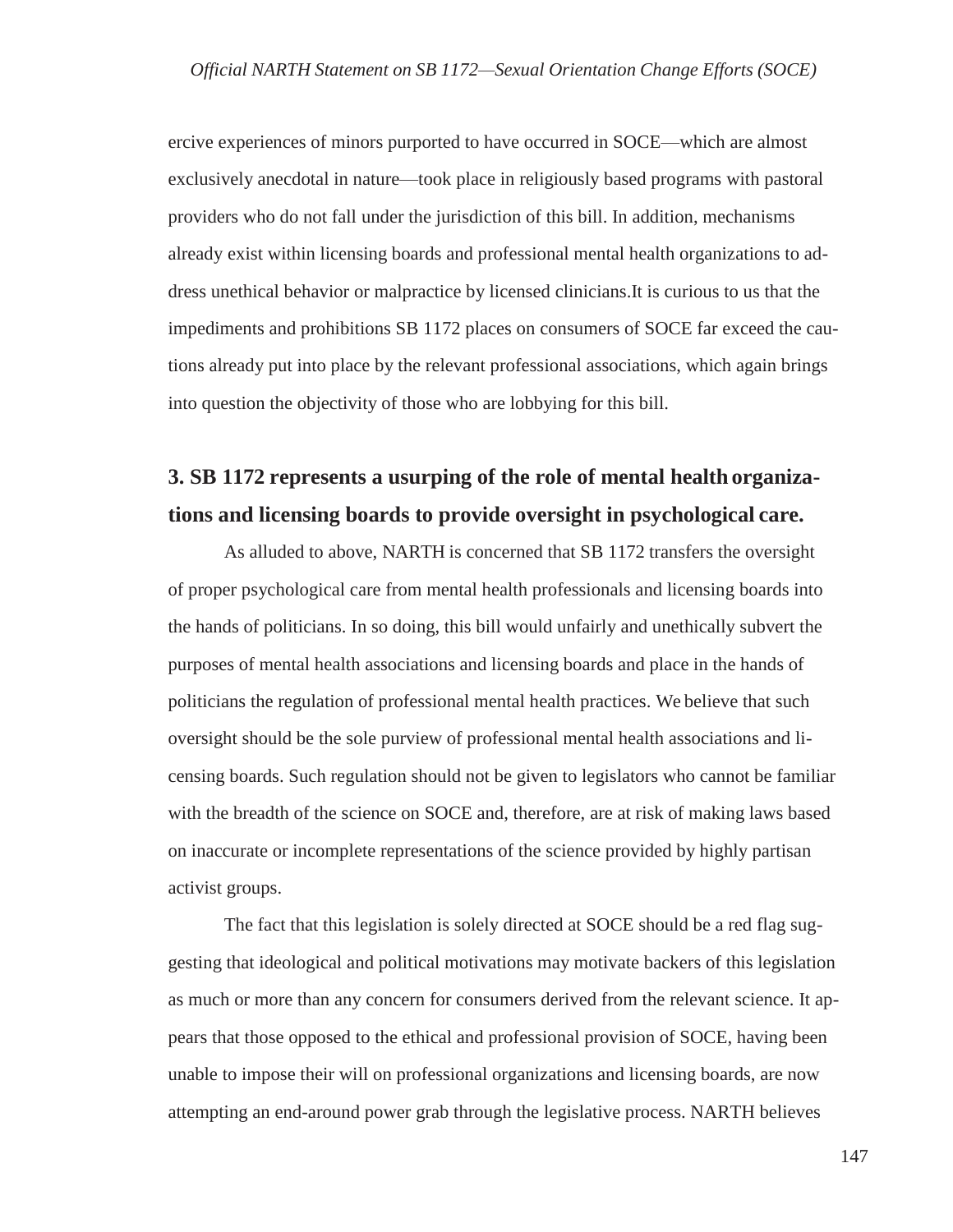this effort, if successful, would set a dangerous precedent for the mental health professions, unjustly restrict client rights, and almost certainly invite legal action.

In summary, NARTH respects each client's dignity, autonomy, and free agency in choosing his or her preferred form of psychological care to address same-sex attractions. We believe that SB 1172 would make for bad law based on its misrepresentation of the science pertaining to SOCE, its potential to unnecessarily restrict client and parental choices, and its assumption of the regulatory functions of mental health associations and licensing boards. We urge committee members who are open to broadening their information base regarding SOCE to visit our website at [www.narth.org](http://www.narth.org/) and to review both our recent statement about SOCE and our Practice Guidelines for the Treatment of Unwanted Same-Sex Behavior and Attractions.

We deeply appreciate your willingness to consider our concerns.

Sincerely on behalf of the NARTH Board of Directors,

Christopher H. Rosik, PhD NARTH President Licensed Psychologist PSY10532